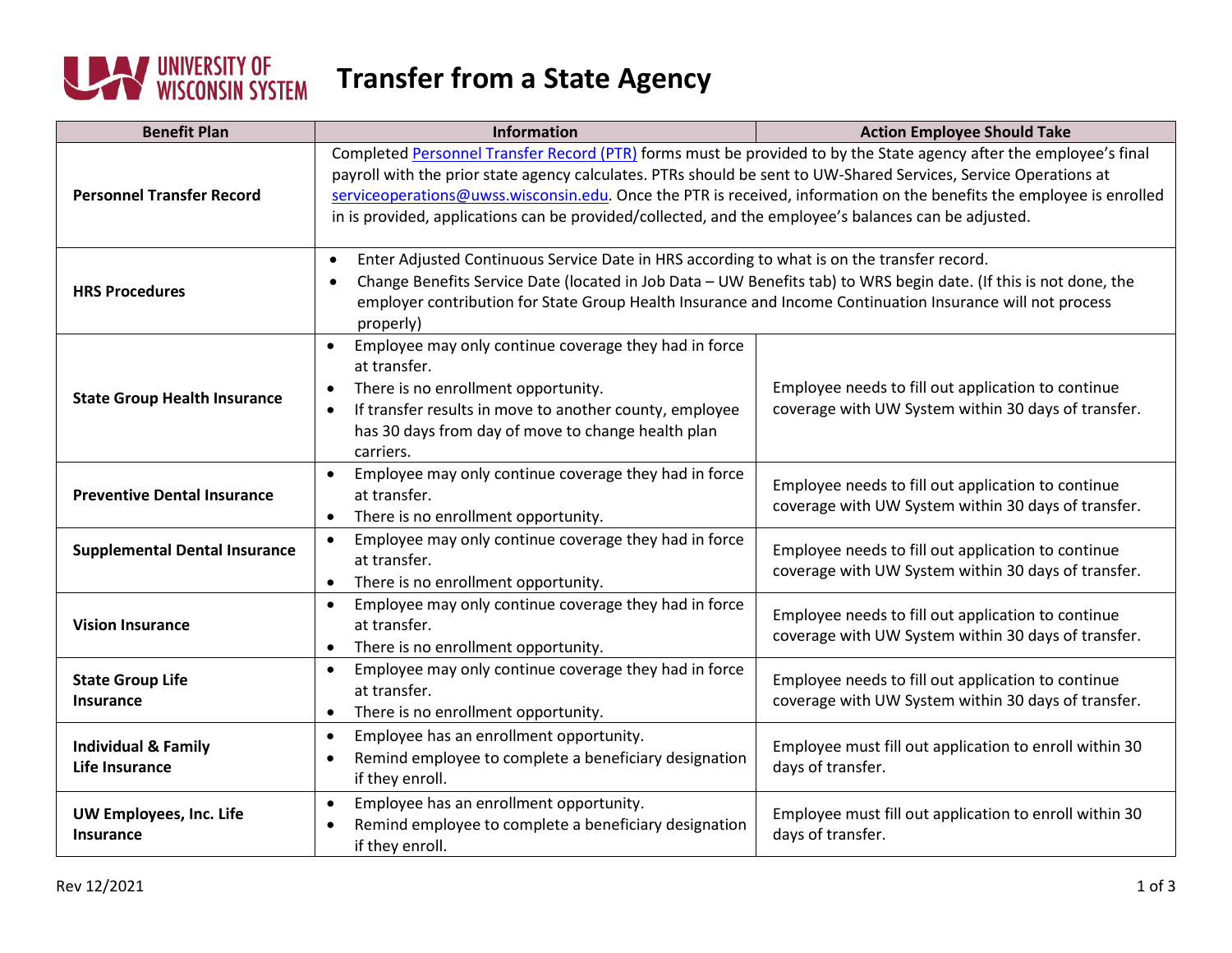

## **Transfer from a State Agency**

| <b>Benefit Plan</b>                                             | Information                                                                                                                                                                                                                                                                                                                                                                                                                                                                                          | <b>Action Employee Should Take</b>                                                                                                                                                                                                                                                                                                                                                                                                            |
|-----------------------------------------------------------------|------------------------------------------------------------------------------------------------------------------------------------------------------------------------------------------------------------------------------------------------------------------------------------------------------------------------------------------------------------------------------------------------------------------------------------------------------------------------------------------------------|-----------------------------------------------------------------------------------------------------------------------------------------------------------------------------------------------------------------------------------------------------------------------------------------------------------------------------------------------------------------------------------------------------------------------------------------------|
| <b>Accidental Death &amp;</b><br><b>Dismemberment Insurance</b> | Employee has an enrollment opportunity.<br>$\bullet$<br>Remind employee to complete a beneficiary designation<br>if they enroll.                                                                                                                                                                                                                                                                                                                                                                     | Employee may enroll at any time.                                                                                                                                                                                                                                                                                                                                                                                                              |
| <b>University Insurance Association</b><br>Life Insurance       | If eligible, employee will automatically be enrolled<br>January 1st.<br>Remind employee to complete a beneficiary designation<br>$\bullet$<br>if they enroll.                                                                                                                                                                                                                                                                                                                                        | Inform employee about plan if they are eligible.                                                                                                                                                                                                                                                                                                                                                                                              |
| <b>Accident Insurance</b>                                       | Employee may only continue coverage they had in force<br>$\bullet$<br>at transfer.<br>There is no enrollment opportunity (Note: UW Hospital<br>$\bullet$<br>& Clinic employees who transfer to the UW System<br>$1/1/2020 - 12/31/2021$ have an enrollment<br>opportunity. As of 1/1/2022 UW Hospitals & Clinics<br>offers the Accident Plan, no enrollment opportunity.)<br>Remind employee to complete a beneficiary designation<br>$\bullet$<br>if they enroll (for AD&D provisions in the plan). | Employee must fill out application to enroll within 30<br>days of transfer.                                                                                                                                                                                                                                                                                                                                                                   |
| <b>Flexible Spending Account (FSA)</b>                          | Employee may only continue coverage they had in force<br>$\bullet$<br>at transfer.<br>There is no enrollment opportunity.<br>$\bullet$<br>Remind employee to update HSA beneficiary<br>designation if enrolled in an HSA.                                                                                                                                                                                                                                                                            | Previous State agency will complete and send you a<br>Personnel Transfer Record (PTR) form. As outlined in the<br>FSA/HSA Transfer Process: Email<br>etfsupport@connectyourcare.com to confirm the<br>enrollment(s) and year to date contribution information<br>on the form. Have the employee complete the<br>applicable enrollment form(s). Enter the enrollment(s),<br>annual election amount and year to date contributions<br>into HRS. |
| <b>Health Savings Account (HSA)</b>                             |                                                                                                                                                                                                                                                                                                                                                                                                                                                                                                      | If transfer results in a move of residence, employee has<br>30 days from move to change their Dependent Day Care<br>FSA annual election if the change in residence resulted<br>in a change in cost or coverage of their dependent day<br>care provider.                                                                                                                                                                                       |